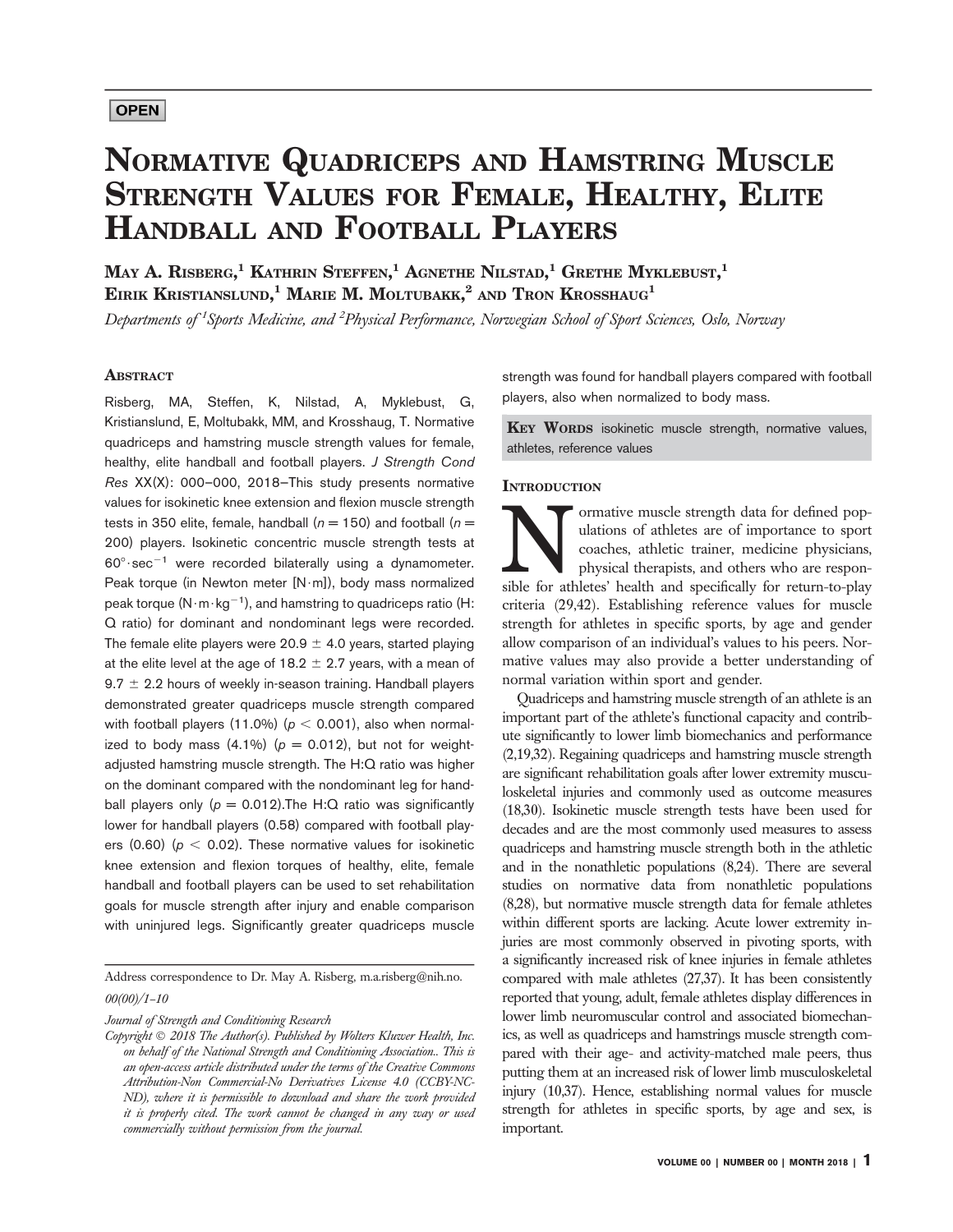

Figure 1. Flow chart of the eligible and included female, healthy, elite, handball and football players.

Muscle strength deficits, such as between-leg asymmetries and imbalances between hamstring and quadriceps muscle strength (H-Q ratio), have shown to be important for determining readiness to return to sport (2,16,32). The common approach is to use the uninjured leg as a control leg for assessing quadriceps and hamstring muscle strength, but the contralateral leg has also shown to be affected after an injury (5,20). Quadriceps and hamstring muscle strength in the contralateral uninjured leg of anterior cruciate ligament (ACL)-injured subjects have shown to be significantly

impaired compared with healthy subjects with same activity level, gender, and body mass index (BMI) (5). Using the uninjured leg as control leg for muscle strength after ACL injuries may give false comparison measures (41). More recent studies have shown that the muscle strength of the contralateral leg is not restored after ACL reconstruction (5). Some has even stated that the increased risk to the contralateral uninjured knee after ACL reconstruction may result from deconditioning of the contralateral knee during recovery (43). Furthermore, athletes commonly have bilateral injuries, precluding the use of the

contralateral leg as a control leg for comparison of muscle strength. Hence, establishing normative muscle strength values for comparison when making decisions regarding the athletes' muscle strength and readiness for return to sport are needed. Only 1 large scaled study on normative quadriceps and hamstring muscle strength in elite female athletes exist ( $N = 144$ ), but it is 20 years old (26). To our knowledge, there are no studies on normative data in female football (soccer) players during the past 15 years, except for one including less than 20 subjects (1).

TABLE 1. Mean and SD for female elite handball and football players and mean difference between sports with 95% confidence interval (CI).\*

|                               | All, mean (SD),<br>$n = 350$ | Handball players, mean<br>$(SD), n = 150$ | Football players, mean (SD),<br>$n = 200$ | Mean diff (95% CI)                                 |
|-------------------------------|------------------------------|-------------------------------------------|-------------------------------------------|----------------------------------------------------|
| Age $(y)$                     | 20.9(4.0)                    | 21.1(3.7)                                 | 20.6(4.2)                                 | $0.6$ (-0.3 to 1.5)                                |
| Height (cm)                   | 169.1(6.2)                   | 171.9 (5.7)                               | 166.9 (5.7)                               | 5.0 (3.8 to 6.2) $\dagger$                         |
| Bodymass (kg)                 | 66.0(8.1)                    | 69.0 (7.6)                                | 63.7 (7.7)                                | 5.3 $(3.7 \text{ to } 7.0)$ <sup>+</sup>           |
| BMI (mass/<br>[height] $^2$ ) | 23.1(2.3)                    | 23.3(2.3)                                 | 22.9(2.3)                                 | $0.4$ (-0.1 to 0.9)                                |
| Seasons of elite<br>play(y)   | 2.6(3.2)                     | 2.3(3.0)                                  | 2.7(3.3)                                  | $0.4$ (-1.1 to 0.3)                                |
| Start of elite play<br>(aq e) | 18.2(2.7)                    | 18.5(2.3)                                 | 17.9(3.0)                                 | $0.7$ (0.1 to 1.3) <sup><math>\dagger</math></sup> |
| Inseason training<br>h/wk     | 9.7(2.2)                     | 10.0(2.0)                                 | 9.5(2.4)                                  | $0.5$ (0.03 to 1.0) <sup>†</sup>                   |
| Offseason<br>training h/wk    | 8.6(3.0)                     | 7.1(3.1)                                  | 9.7(2.5)                                  | $-2.6$ (-3.2 to $-2.0$ ) <sup>+</sup>              |

```
*BMI, Body mass index.<br>†p < 0.05.
```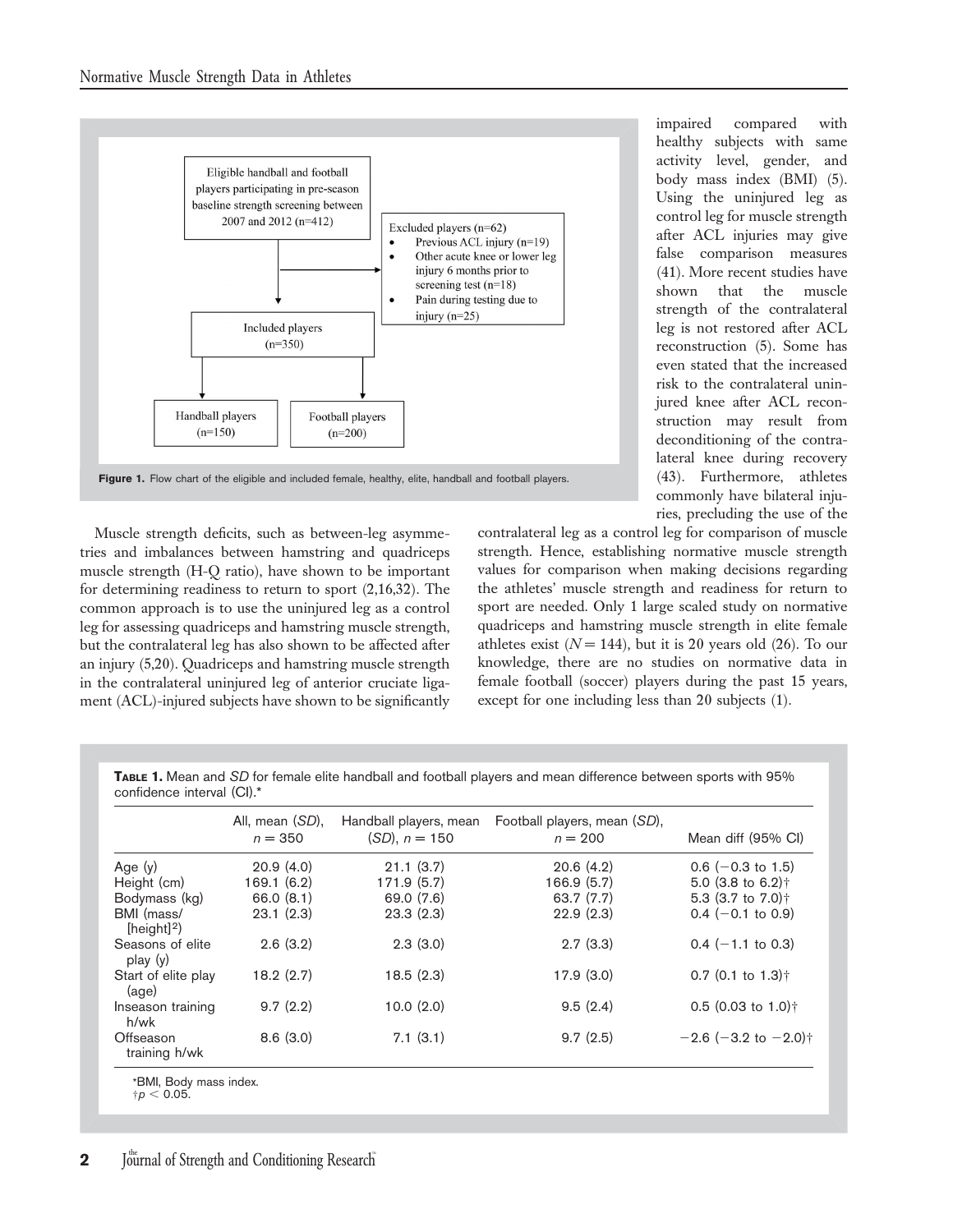|                                                                                                                                                                     |                                | Handball players, $n = 143$ |                                                  |                                |                           | Football players, $n = 196$                                                   |                                                      |
|---------------------------------------------------------------------------------------------------------------------------------------------------------------------|--------------------------------|-----------------------------|--------------------------------------------------|--------------------------------|---------------------------|-------------------------------------------------------------------------------|------------------------------------------------------|
|                                                                                                                                                                     | Mean (SD), Mean (SD),<br>D leg | ND leg                      | Mean diff, (95% CI)                              | Mean (SD), Mean (SD),<br>D leg | ND leg                    | Mean diff (95% CI)                                                            | sports for D leg (95% Cl)<br>Mean difference between |
| Extension peak torque 166.3 (24.4) 165.6 (2<br>E<br>S<br>S<br>S<br>S<br>S<br>S<br>S<br><br><br><br><br><br><br><br><br><br><br><br><br><br><br><br><br><br><br><br> |                                | 22.3)                       | $0.72$ (-1.52 to 2.96) 147.7 (23.5) 146.0 (24.9) |                                |                           | $1.71 (-0.12 to 3.55)$                                                        | $18.6(13.5)$ to $23.6$ <sup>+</sup>                  |
| Normalized extension<br>peak torque                                                                                                                                 |                                | $2.42(0.32)$ $2.41(0.29)$   |                                                  |                                |                           | $0.01 (-0.02 to 0.04)$ $2.33 (0.35)$ $2.30 (0.36)$ $0.029 (-0.0002 to 0.058)$ | 0.09(0.02 to 0.16)                                   |
| Flexion peak torque<br>$(N \cdot m \cdot kq^{-1})$                                                                                                                  | 95.4 (14.1) 93.0 (1            | (9.6)                       | $2.38(1.05 to 3.70)$ <sup>+</sup>                |                                | 87.4 (13.6) 85.0 (13.7)   | $2.34(1.18 to 3.49)$ <sup>†</sup>                                             | 8.02 (5.08 to 10.96) <sup>†</sup>                    |
| Normalized flexion peak 1.39 (0.17) 1.35 (0.15)<br>$\widehat{K}$ . M $\cdot$                                                                                        |                                |                             | $0.04(0.02 \text{ to } 0.06)^{+}$                |                                | $1.38(0.21)$ $1.34(0.20)$ | $0.04(0.02 to 0.06)$ <sup>†</sup>                                             | $0.09(-0.031 to 0.049)$                              |
| torque (N·m·kg <sup>-1</sup> )<br>H:O ratio <sup>*</sup>                                                                                                            | 57.8 (7.2)                     | 56.6 (6.9)                  | 1.2 $(0.28$ to $2.2$ <sup>+</sup>                | 59.6 (7.5)                     | 58.9 (8.0)                | $0.08 (-0.24 to 1.75)$                                                        | 1.83 $(0.27 \text{ to } 3.40)$ <sup>†</sup>          |

Hence, the objectives of this study were (a) to establish normative quadriceps and hamstring muscle strength values in female, healthy, elite handball and football players, (b) to compare quadriceps and hamstring muscle strength between handball and football players, (c) to examine differences in quadriceps and hamstring muscle strength between dominant (D) and nondominant (ND) legs, and (d) to compare our normative isokinetic knee extension and flexion values to other previously published studies on female athletes and nonathletic populations within the same age groups.

# **METHODS**

# Experimental Approach to the Problem

The study is based on data from a prospective cohort study of elite, healthy, female handball and football players with the aim of identifying risk factors for ACL injury (22,38).

# **Subjects**

To be included in this present study on normative muscle strength data, players had to be able to fully participate in team training sessions and match play, and players who had been injured during the past 6 months were excluded (all injuries). Players with previous ACL injury (at any time) were excluded (Figure 1). New teams and players advancing to the premier league were invited for preseason screening. Players who were expected to play in the premier league from the 2007 handball season and the 2009 football season until 2012 were eligible for participation. In total, 412 players were included in this study (Figure 1). A comprehensive set of screening tests was conducted at our institution during preseason for the prospective cohort: February through March for football players and June through August for handball players. The current study include the isokinetic concentric muscle strength tests, previously published studies have reported data on vertical jump test (22), balance test (38), and sidestep cutting technique (21).

The study was approved by the Regional Committee for Medical Research Ethics. All players signed an approved informed written consent to confirm participation in the study. For players under the age of 18 years, a written consent were obtained from their parents to be eligible for participation ( $n = 35$ ).

A literature search in PubMed was conducted to find other studies on normative data on quadriceps and hamstring muscle strength performed on similar age group and BMI, female athletic or nonathletic populations. The following key words were included in the search: isokinetic[Text Word] AND strength [Text Word] AND knee[Text Word] AND normative [Text Word] AND female[Text Word]. Only studies that reported both isokinetic muscle knee extension and flexion tests at  $60^{\circ} \cdot \text{sec}^{-1}$  on similar age groups to our.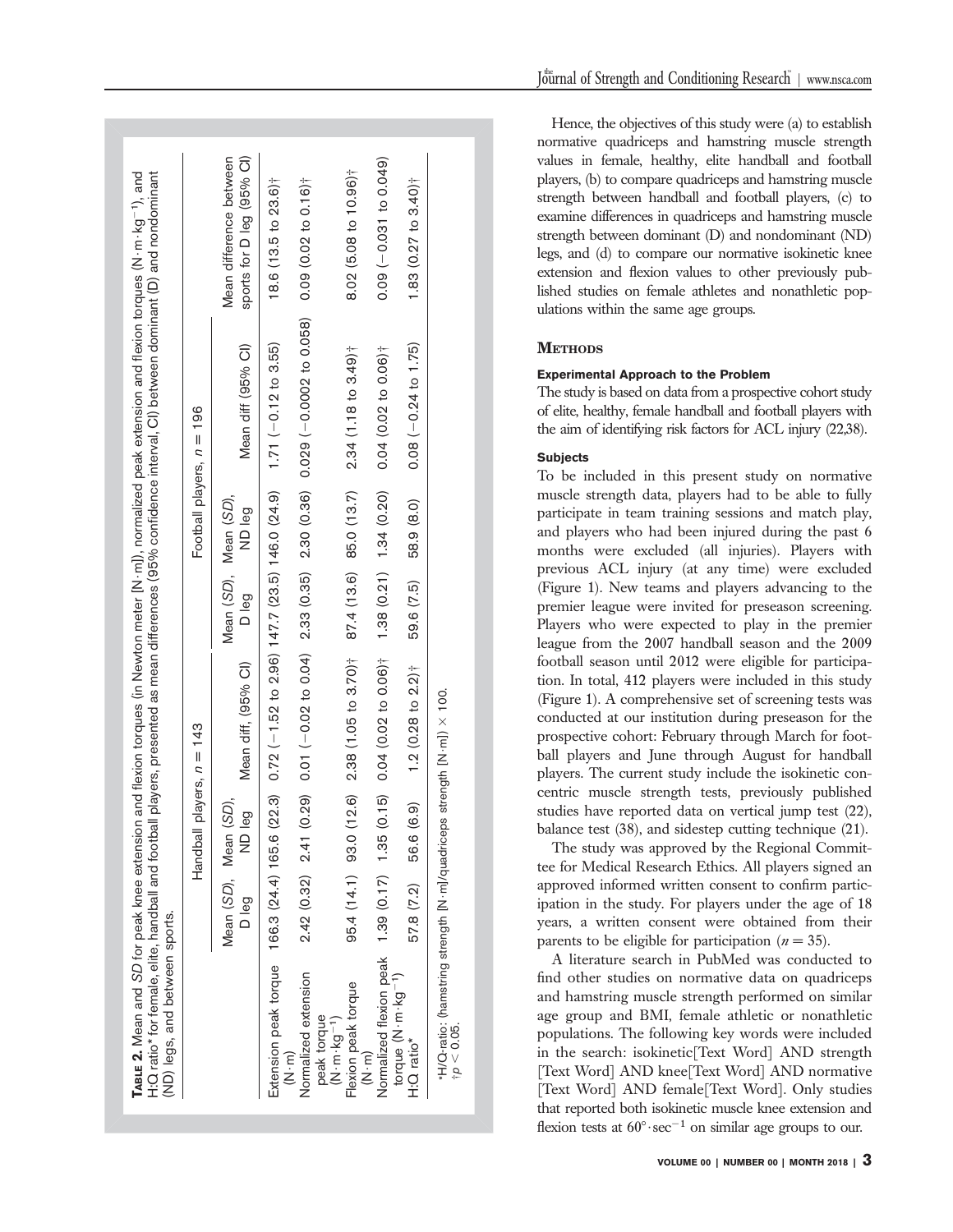

Figure 2. Mean and standard deviation for extension torque at 600/sec (Nm) from 15 to 90 degrees of knee flexion for handball (red) (n=143) and football players (green) (n=196), dominant and non-dominant legs. A symbol (\*) is given at peak torque for significant differences between sports (see Table 2 for peak torque values).



Figure 3. Mean and standard deviations for flexion torque at 600/sec (Nm) from 15 to 90 degrees of knee flexion for handball (red) (n=143) and football players (green) (n=196), dominant and non-dominant legs. A symbol (\*) is given at peak torque for significant differences between sports (see Table 2 for peak torque values).

# Procedures

Isokinetic concentric knee extension and flexion muscle strength measurements were conducted using a Technogym REV 9000 dynamometer (Gambettola, Italy). We used a standardized test protocol and recorded concentric knee extension and flexion torques Newton meter  $(N \cdot m)$  and joint angles with a 109-Hz sampling frequency (6,8,9,17). The range of motion (ROM) was set from 90 to  $15^{\circ}$ of knee flexion, and the angular velocity during the testing was  $60^\circ \text{·sec}^{-1}$ . Torque values of the isokinetic curve between 15 and  $0^{\circ}$  of knee extension was not included because previous studies have shown that torque production toward the outer positions of the isokinetic curve must be interpreted with caution (23). All participants were tested on the same isokinetic muscle strength test machine (Technogym REV 9000 dynamometer). Isokinetic muscle strength testing at  $60^\circ \sec^{-1}$  is frequently referred to as a valid measurement for quadriceps muscle performance in ACL-injured individuals and in healthy individuals (34). The reliability of isokinetic muscle strength tests for both ACL-injured and for healthy individuals have proven high with intraclass correlation coefficients, between 0.81 and 0.97 (11, 36). During a 5-minute warm-up with moderate load on a stationary bike, the players were thoroughly informed about the test procedures. Before being positioned in the isokinetic strength testing device, the knee joint centers were defined. Next, the dynamometer's seat and back support were individually adjusted to each player. Two belts were used for fixation of the pelvis and the upper body. The player was instructed to sit in an upright position with both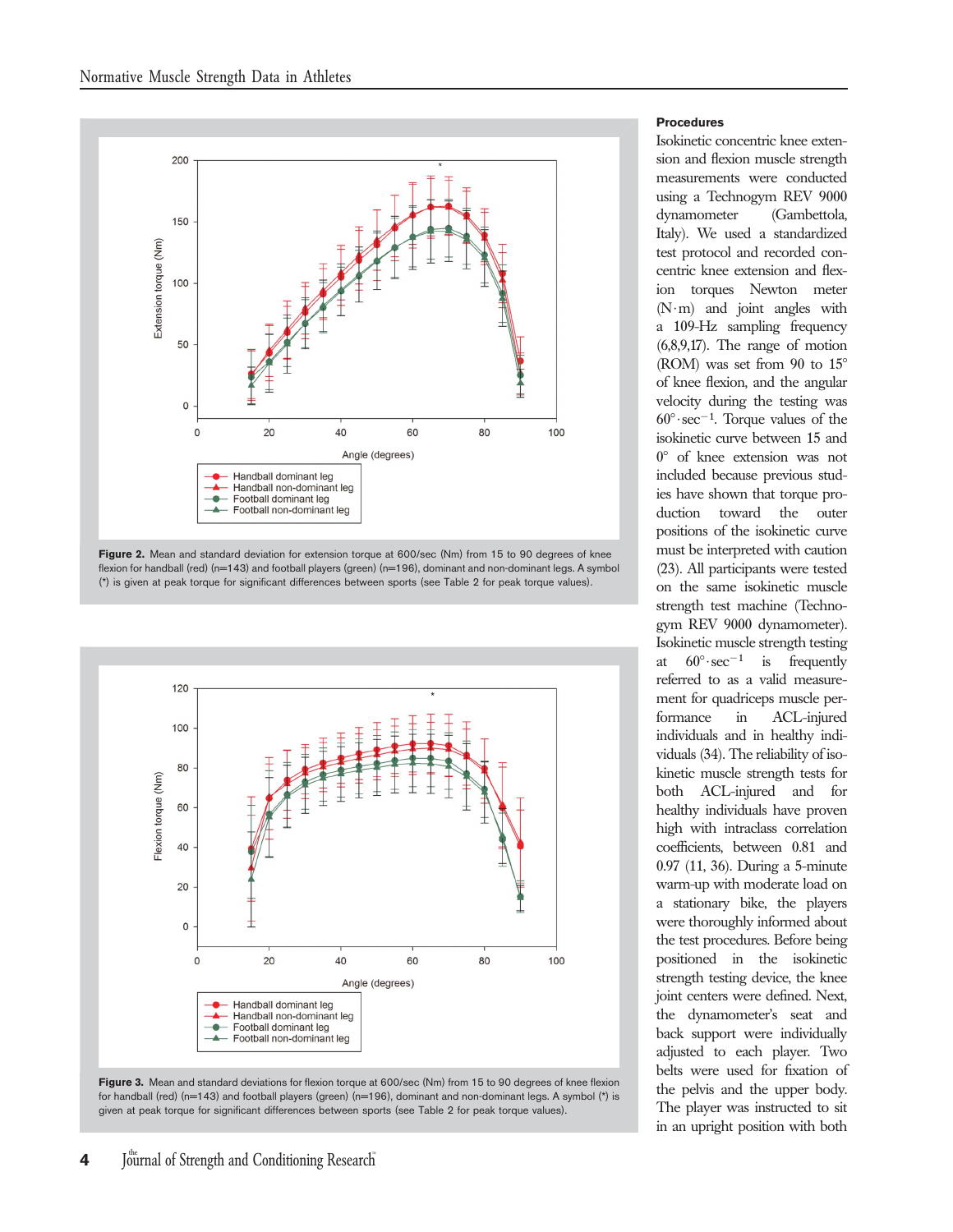

Figure 4. Mean and standard deviation for extension torque at 600/sec normalized to body weight (Nm/kg) from 15 to 90 degrees of knee flexion for handball (red) (n=143) and football players (green) (n=196), dominant and non-dominant legs. A symbol (\*) is given at peak torque for significant differences between sports (see Table 2 for peak torque values).





arms crossed in front of their chest and with the contralateral leg in a free and unloaded position. The isokinetic knee extension and flexion protocol consisted of 3 sets of 3 repetitions. In the first set, the player became familiar with the test procedure. The suggested effort level was 30–50% of their maximum, followed by a resting period of 20–30 seconds. In the second set, the effort increased up to 80% of their maximum. After 30 seconds of rest, a final set of 3 repetitions with maximal knee extension and flexion effort was conducted. Standardized verbal encouragements were provided during testing. The procedure was repeated for the contralateral leg. We furthermore asked the players for their D leg, defined as the preferred leg for kicking a ball (8,33).

#### Statistical Analyses

Torque and angle signals were postprocessed in MatLab (The MathWorks, Natick, MA, USA). Signals were filtered using second-order Butterworth filters with a cutoff frequency of 10 Hz. We extracted the torques for the repetition with the greatest peak torque (could be different for the flexion and extension repetition) and calculated the group average and standard deviation for each 5 degree between 90 and  $15^{\circ}$  of knee flexion. The H:Q ratio was calculated as (hamstring strength  $[N \cdot m]$ /quadriceps strength  $[N \cdot m]$   $\times$  100.

Statistical analyses were performed on SPSS version 18 (SPSS, Inc., Chicago, IL, USA). Descriptive results are presented as mean values, SDs, and confidence intervals. Student's paired t-test was used to analyze differences between D and ND legs, and Student's independent t-test was used to analyze differences between sports.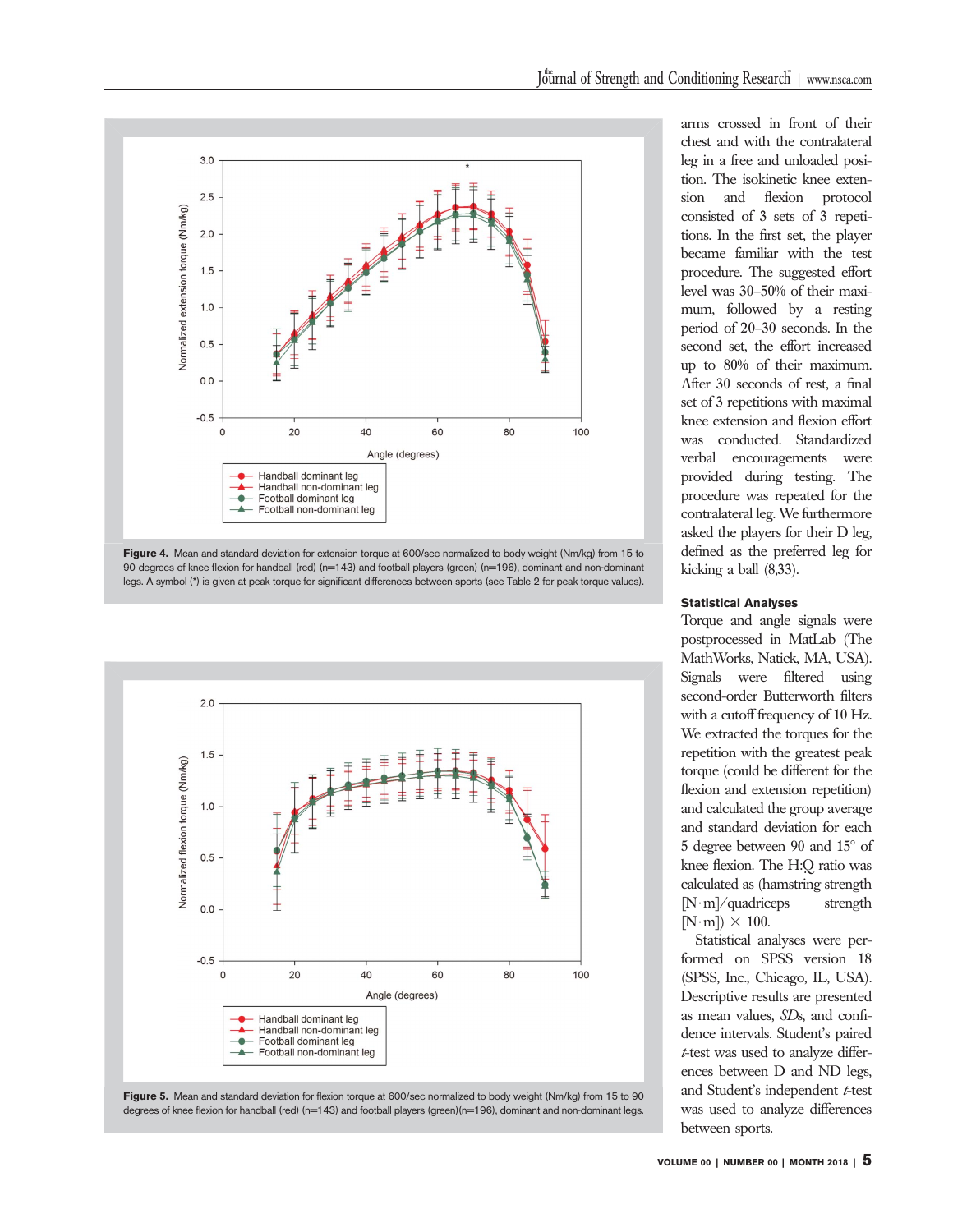|                               |      |        |           |                                      |          | Extension peak<br>torque, $N \cdot m$ ( <i>SD</i> ) | Normalized | extension peak<br>torque<br>$(N \cdot m \cdot kq^{-1})$ |         | Flexion peak<br>torque, $N \cdot m$ (SD) | Normalized flexion<br>peak torque<br>$(N \cdot m \cdot kg^{-1})$ |           | $H/Q-$<br>ratio* |
|-------------------------------|------|--------|-----------|--------------------------------------|----------|-----------------------------------------------------|------------|---------------------------------------------------------|---------|------------------------------------------|------------------------------------------------------------------|-----------|------------------|
| Author                        |      |        |           | Year No. subjecs Mean age Population | D        | N                                                   | D          | <b>ND</b>                                               | D       | <b>ND</b>                                | D                                                                | <b>ND</b> | D ND             |
| Our study                     |      | 143    | 21        | Handball                             | 166 (25) | 166 (22)                                            | 2.4        | 2.4                                                     | 95(14)  | 93(12)                                   | 1.4                                                              | 1.4       | 58 57            |
| Our study                     |      | 196    | 21        | Football                             | 148 (24) | 146 (25)                                            | 2.3        | 2.3                                                     | 88 (14) | 85(14)                                   | 1.4                                                              | 1.3       | 60 59            |
| Leyva (25)                    | 2015 | 15     | 20        | Non-athletic                         | 135 (15) |                                                     |            |                                                         | 81(9)   |                                          |                                                                  |           |                  |
| Andrade (1)                   | 2012 | 21     | 26        | Handball                             | 168 (29) |                                                     | 2.3        |                                                         | 94(14)  |                                          | 1.3                                                              |           | 56               |
| Andrade (1)                   | 2012 | 17     | 25        | Football                             | 169 (27) |                                                     | 2.8        |                                                         | 91(18)  |                                          | 1.5                                                              |           | 54               |
| Harbo (17),†                  | 2012 | $<$ 20 | 25        | Non-athletic                         | 138 (17) |                                                     | 2.3        |                                                         | 76 (9)  |                                          | 1.3                                                              |           |                  |
| Danneskiold-Samsøe (8),‡ 2009 |      | 18     | $20 - 29$ | Non-athletict                        | 132 (26) |                                                     | 2.1        |                                                         | 74 (16) |                                          | 1.2                                                              |           | 57               |
| Buchanen (4)                  | 2009 | 26     | $9 - 22$  | <b>Basketball</b>                    | 96(14)   | 93(15)                                              | 1.7        | 1.6                                                     | 51(10)  | 46 (9)                                   | 0.89                                                             | 0.8       | 54 49            |
| Pincivero (33)                | 2003 | 20     | 24        | Non-athletic                         | 88 (13)  |                                                     | 1.5        |                                                         | 53 (10) |                                          | 0.93                                                             |           |                  |
| Lund-Hanssen (26)             | 1996 | 144    | 21        | Handball                             | 177 (29) | 175 (27)                                            | 2.8        | 2.7                                                     | 98 (20) | 98 (19)                                  | 1.5                                                              | 1.5       | 56 56            |
| Fillyaw (15)                  | 1986 | 27     | 19        | Football                             | 118(23)  |                                                     | 2.0        |                                                         | 64 (12) |                                          | 1.1                                                              |           | 54               |
|                               |      |        |           |                                      |          |                                                     |            |                                                         |         |                                          |                                                                  |           |                  |

**Table 3.** Mean and *SD* for peak isokinetic muscle strength at 60°·sec<sup>-1</sup> in Newton meter (N·m), normalized peak torque (N·m·kg<sup>-1</sup>), H:Q ratio for dominant (D) and nondominant (ND) legs from our and other studies of athletic and nonathletic female populations of similar age.\*

\*lf D and ND legs were not given, data for D leg is given. H/Q-ratio: (hamstring strength [N·m]/quadriceps strength [N·m]) × 100.<br>†Harbo et al. (17) reported isokinetic knee extension and flexion data on 80 female nonathl groups: estimated  $n <$  20 for those  $<$  30 y of age).

 $\sharp$ Sixty percent of the population of female players aged 20–29 years was light to moderate physical active.

6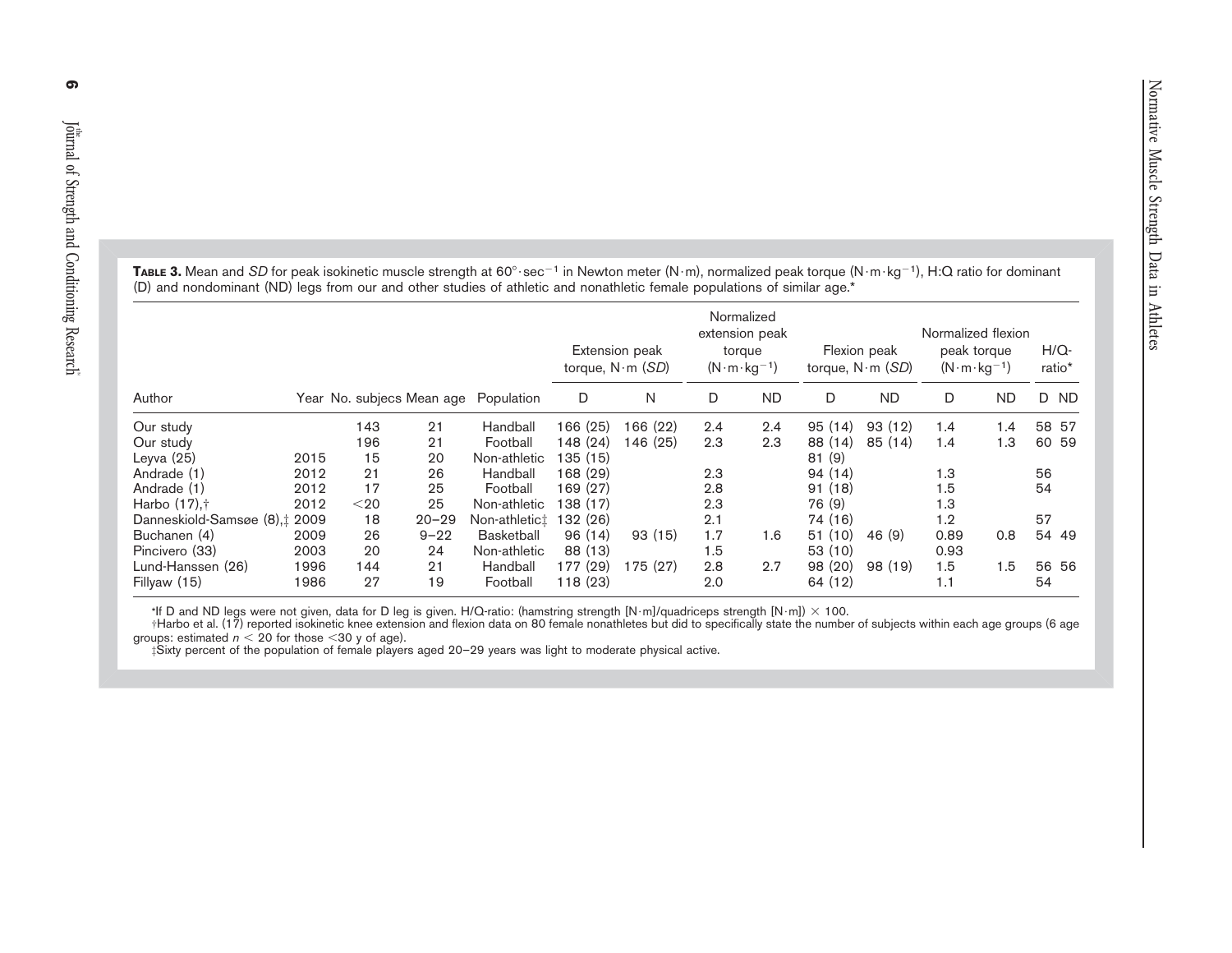

Figure 6. Mean and standard deviation for isokinetic peak torque values (Nm) for knee extension and flexion for dominant leg from our study and for previously published studies for athletic and non-athletic populations. Normative data for handball players (red), football players (green), basketball players (pink), and for non-athletes or recreational active (black without fill).

The Number Cruncher Statistical System, version 10.0.3 (NCSS 10 Statistical Software 2015, NCSS, LLC, Kaysville, UT, USA), was used to calculate differences between our knee torque data and data from previously published studies. Two sample t-test was used based on mean, SD, and sample size of our study compared with previously published studies. Significance level was set to  $p < 0.05$  for all analyses.

# **RESULTS**

Of the 412 eligible players in this study, 62 players were excluded because of the following reasons: (a) previous ACL injury  $(n = 19)$  or other previous lower extremity acute injuries (including fractures) during the past 6 months ( $n = 18$ ) and (b) pain during screening tests because of lower extremity injury  $(n = 25)$ . Three-hundred fifty, female, elite handball  $(n = 150)$  and football  $(n = 200)$  players were included (Figure 1) with a mean age of  $20.9 \pm 4.0$  years, BMI of 23.1  $\pm$  2.3, and reported training on average 9.7  $\pm$ 2.2 hours per week inseason (Table 1). We had complete data for all 350 handball and football players, except for 11 players with missing information on D leg ( $n = 7$  for handball players and  $n = 4$  for football players).

There were no significant differences between handball and football players with regard to age, BMI, or years of elite play, but handball players were significantly taller, had higher body mass, and were older when they started elite play compared with football players (Table 1). Handball players reported significantly more inseason training hours but less offseason training hours compared with football players (Table 1).

Isokinetic peak torques  $(N \cdot m)$  and peak torques normalized to body mass  $(N \cdot m \cdot kg^{-1})$  for handball and football players are given in Table 2. Figures 2–5 demonstrate normative knee extension and flexion torques from 90 to  $15^{\circ}$  of knee flexion. Handball players demonstrated greater quadriceps muscle strength compared with football players  $(\phi < 0.0001)$  when normalized to body mass ( $\rho = 0.017$ )

(Table 2). But no significant between-sport differences were found for hamstrings muscle strength when normalized to body mass (Table 2). Hence, handball players revealed lower H:Q ratio compared with the football players (Table 2;  $p =$ 0.022). Figures 2 and 3 visualize the differences in knee extension and flexion torques between handball and football players through the whole ROM from 90 to  $15^{\circ}$  of knee flexion. In contrast, when normalized to body mass ( $N \cdot m \cdot kg^{-1}$ ), these differences were not as noticeable (Figures 4 and 5). The H:Q ratio was lower for D leg for handball players (57.8) compared with that of D leg for football players (59.6)  $(p = 0.02)$  (Table 2).

Handball players demonstrated no significant differences between D and ND legs for quadriceps muscle strength but stronger hamstring muscles on D compared with ND legs  $(p = 0.001)$  (Table 2). Hence, the H:Q ratio was higher for D compared with ND legs for handball players ( $p = 0.012$ ) (Table 2).

Football players demonstrated no significant differences in quadriceps muscle strength between D and ND legs (Table 2), but greater hamstring muscle strength values were recorded for D compared with ND legs ( $p < 0.0001$ ) (Table 2). Table 2 shows data for mean difference between sports for D leg only, but similar values were revealed between sports for ND leg. Football players demonstrated no significant H:Q ratio differences between D and ND legs (Table 2).

Our literature search in PubMed on normative data for female, isokinetic knee extension, and flexion peak torques for similar age groups disclosed 15 studies. Twelve studies were excluded because of the following reasons: children  $(n=3)$ , other muscle groups  $(n=3)$ , other health conditions or injuries ( $n = 4$ ), and no data in N·m for isokinetic knee extension and flexion  $(n = 2)$ . Furthermore, 5 studies were included from reference lists from studies. A total of 8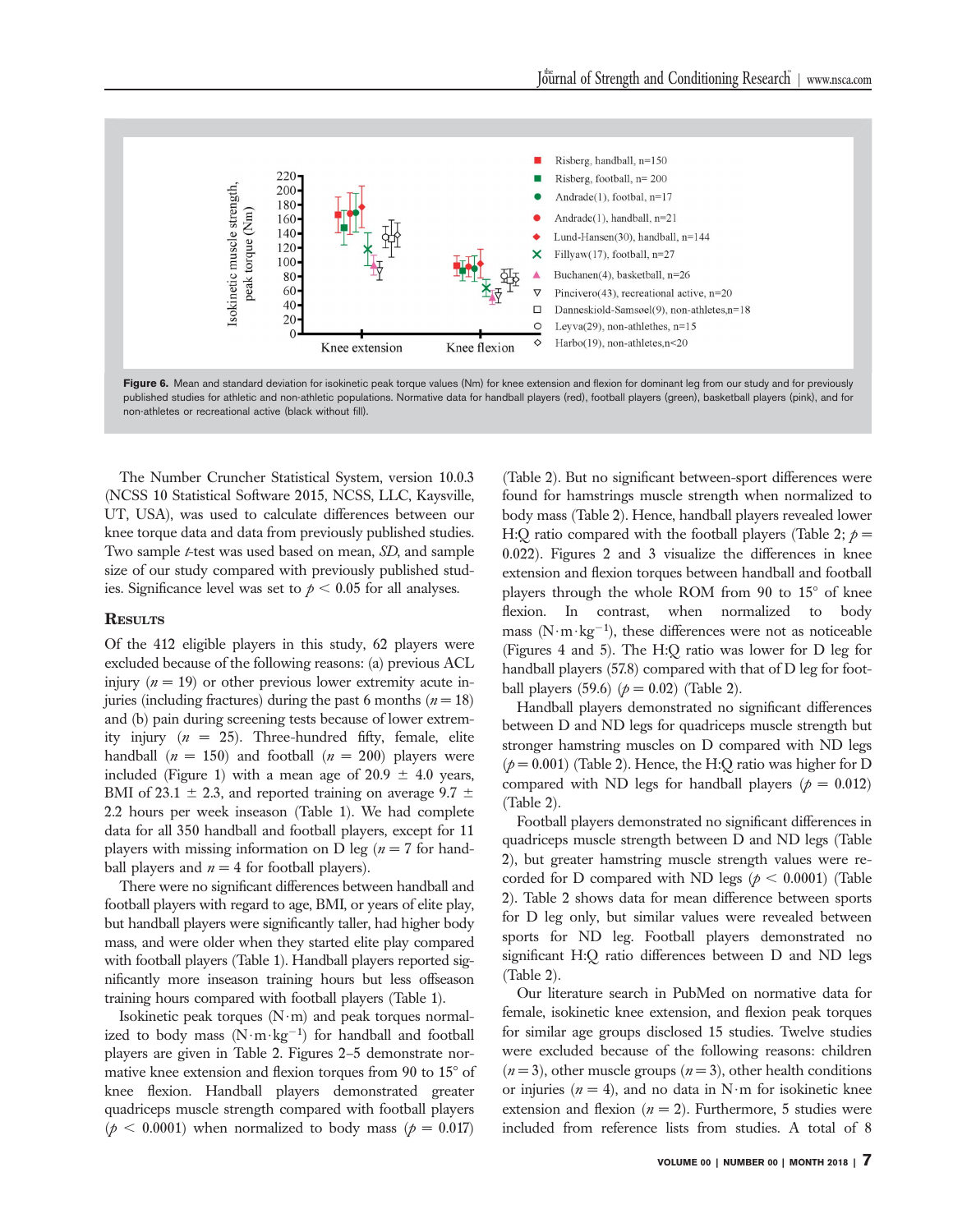studies were included for comparison to our data (Table 3 and Figure 6).

Lund-Hanssen et al. (26) found higher knee extension peak torque for handball players, also when normalize to body mass ( $p = 0.001$ ), but similar knee flexion peak torque, hence, lower H:Q ratio, compared with our data. Andrade et al. (1) disclosed similar data for handball players as our data (Table 3). The other studies on football players disclosed higher (1) or lower (16) quadriceps strength compared with our data (Table 3). All the studies on the nonathletic populations (9,18,28,36) showed lower quadriceps and hamstring muscle strength compared with the athletic populations ( $p < 0.05$ ), except for the younger population of basketball players (5) (Table 3 and Figure 6).

# **DISCUSSION**

Normative values for quadriceps and hamstrings muscle strength were reported for 350 female, healthy, elite handball and football players (Table 2). Although the BMI in handball and football players were similar, handball players were significantly taller and heavier, with significantly stronger quadriceps muscle, also when normalized to body mass  $(N \cdot m \cdot kg^{-1})$ .

The standard error of measurement (SEM) for isokinetic knee extension and flexion tests have reported to be between 5 and 10% (36). In a more recent study (9), SEMs of 3.6–4.9% for isokinetic knee extension and flexion, respectively, were reported. Minimal detectable change for isokinetic knee extension and flexion has reported to be between 9.9 and 13.5%, respectively (9). Hence, these thresholds are required to detect individual changes in isokinetic quadriceps and hamstring muscle strength over time.

Chung et al. (5) reported significantly weaker quadriceps and hamstring muscle strength in the contralateral uninjured leg for previously ACL-injured athletes compared with healthy controls (5), with approximately 5% lower values for quadriceps and hamstring muscles strength in the contralateral knee compared with the control subjects. Weakened contralateral muscle strength may give false comparison parameters when the results of the operated ACL limb are assessed (5). When these ACL reconstructed subjects return to sport, they might have quadriceps and hamstring muscle strength deficits in both involved and uninvolved legs (35). Therefore, the use of symmetry index would have significant limitations; hence, normative muscle strength values matched for age, sport, and gender should be preferred. The risk of contralateral ACL injury has also shown to be greater than the first-time ACL injury for subjects participating in the same activity (39).

We found less than 3% differences between D and ND legs for peak torque values, which is the same as the accuracy of the force measuring system of isokinetic torques of 3% (14). Hence, we could not conclude that there is a real difference between D and ND legs for handball and football players. Both handball and football players demonstrated significantly greater hamstring strength on their D leg compared

with ND leg. As expected, smaller SEMs have been reported for right and left legs differences (or D and ND legs) for knee extension and flexion (5% and 2%) (9).

A previous study has reported that male football players were more likely to injure their D leg while kicking the ball, whereas female football players injured their ACL more often while standing on their ND leg (3). Handball players would often state that their D leg is their jumping leg (most often left leg), but would answer the right leg if they were asked which leg they kicked a ball with. Football players would most often state that their D leg is the leg they kick with and that would be their strongest leg  $(24)$ .

Hamstring to quadriceps ratios have been reported in many studies (Table 3), but have shown large variations (50–80%) (6,13,35). Comettti et al. (6) showed that football players at the elite level had a higher H:Q ratio than subelite level and amateur players and that this ratio increased with increased angular velocities. Another study found no differences in H:Q ratio between football players and recreationally active male subjects (13). A recent study found significant H:Q ratio differences across different field positions for football players (35). We found significantly lower H:Q ratio for handball players (57–58%) compared with football players (59–60%) but within the same range as reported for football players by Ruas et al. (35) (55–64%). One study found lower ratios for female elite handball (56%) and football players (54%) (1), but most studies seem to agree that the H:Q ratio is influenced by sports-specific demands (1,35) and that one should aim to increase the H:Q ratio to reduce injury risk in pivoting sports (31). However, other studies have found no effect of changing the H:Q ratio on injury risk (38), hence, what these H:Q ratios really mean are still debated. Others have also highlighted the use of hamstring eccentric to quadriceps concentric ratio that may better reflect the injury mechanisms, in particular for hamstring injuries (7).

Our normative data for handball and football players are in line with a few other studies on female handball and football players but with smaller sample sizes (Table 3). No differences were disclosed between our knee extension peak torque data and those reported by Andrade et al. (1) for handball or football players. Lund-Hanssen et al. (26) reported greater quadriceps muscle strength for handball players ( $p = 0.001$ ) compared with our data, but similar hamstring strength data, also when normalized to body mass (Table 3). Finally, isokinetic peak torque data for the nonathletic populations disclosed significantly lower knee extension and flexion peak torques compared with our handball and football players (Table 3 and Figure 6) (8,17). Our study on normative isokinetic muscle strength data for knee extension and flexion adds to the body of knowledge with a large group of healthy handball and football players compared with previously published studies (Table 3). Lund-Hanssen et al. (26) from 1996 is the only study with a large sample size  $(n = 144)$ , but they reported only data on handball players.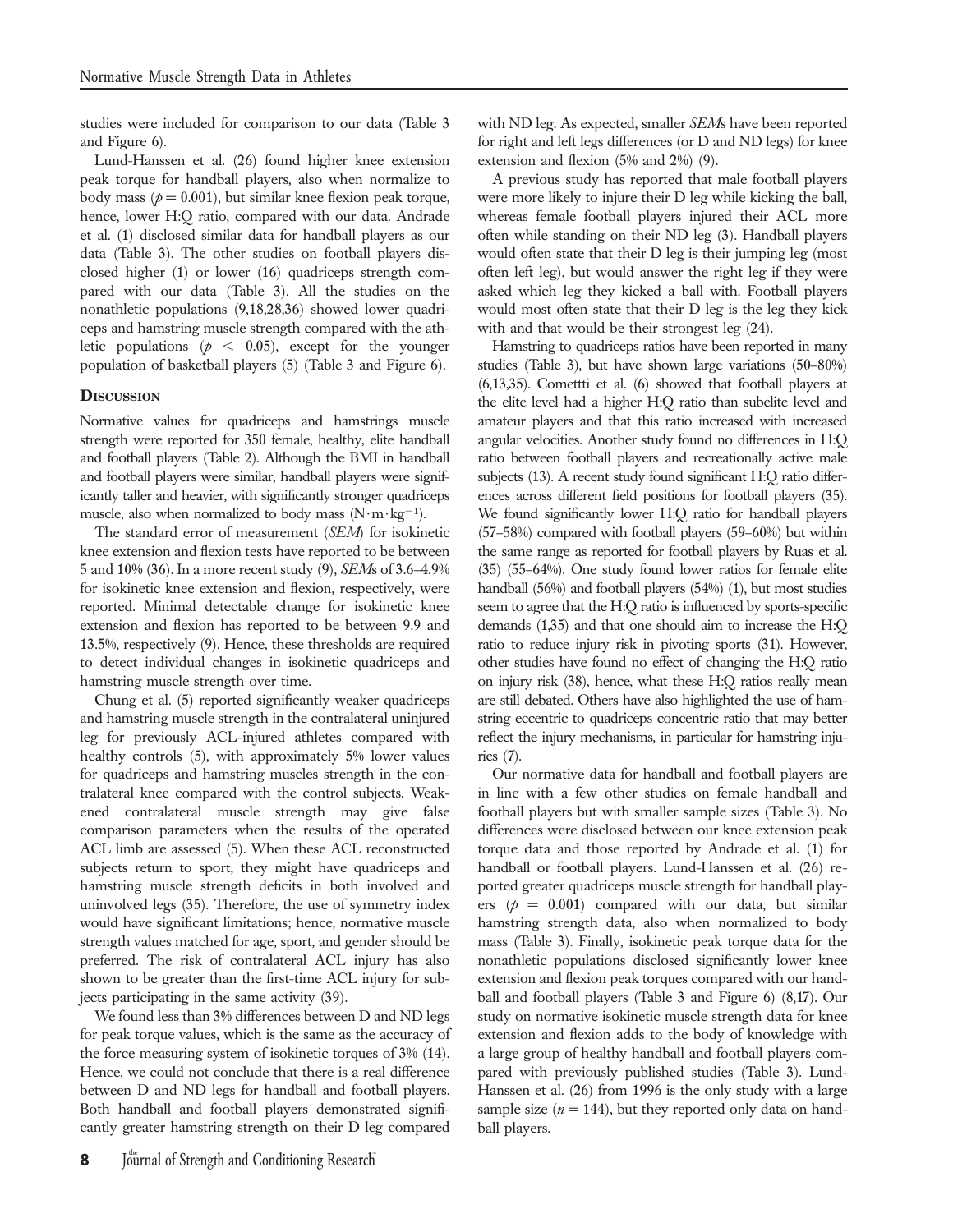Reporting only isokinetic peak torque value has limitations. Previous studies have highlighted the importance of reporting quadriceps muscle performance during the whole ROM, identifying possible irregularities or asymmetries of muscle performance (12). Studies have identified the largest strength deficits in ACL-injured individuals between  $40^{\circ}$  of knee flexion toward full extension and not at peak torque (approximately  $60^{\circ}$  of knee flexion) (12,40). The use of isokinetic angle–specific torque values thus provide more information on quadriceps and hamstrings muscle performance than reporting a single peak torque value in ACL-, meniscus-, and articular cartilage–injured individuals (12). Hence, normative angle–specific curves shown in this study could be used clinically to compare isokinetic curves in knee-injured athletes. The whole isokinetic knee extension and flexion torque curves in healthy athletes can thus be used as reference curves in comparison to those with knee injury (Figures 2–5).

The major strength of this study is the large population of female elite athletes within 2 sports with a high risk of lower limb injuries. Furthermore, we have reported knee extension and flexion torque curves, not only peak torque values. These torque curves for knee extension and flexion could be used as reference curves when isokinetic knee extension and flexion testing are used for testing knee-injured individuals. A limitation of this study is the lack of other functional performance tests, such as single-leg hop tests, that would be of great interest to enable comparison of muscle strength to functional performance among female elite handball and football players. However, the scope of this article was to serve as normative data on muscle strength; hence, we did not include normative data for any functional performance tests. Several studies have also recommended using functional H:Q ratio where eccentric strength is included (2,13). We do not have any eccentric data on these individuals and only assessed the conventional H:Q ratio including concentric strength tests, which was also used and reported by many authors (1,35). One should also be cautious of interpreting injury risk from these H:Q ratios because we have no information about their future risk of injury.

#### PRACTICAL APPLICATIONS

These normative isokinetic knee extension and flexion muscle strength values during knee ROM of healthy, elite, female handball and football players can be used to set rehabilitation goals for muscle strength after injury and enable comparison with uninjured legs. This study included a large number of subjects and showed that there are sportspecific differences in quadriceps and hamstring muscle strength for healthy individuals.

#### **ACKNOWLEDGMENTS**

The Oslo Sports Trauma Research Center has been established at the Norwegian School of Sport Sciences through generous grants from the Royal Norwegian Ministry of Culture, the South-Eastern Norway Regional Health Authority, the International Olympic Committee, the Norwegian Olympic Committee & Confederation of Sport, and Norsk Tipping AS. The authors have no conflicts of interest to disclose. The study was approved by the Regional Committee for Medical Research Ethics; South-Eastern Norway Regional Health Authority, Norway, and by the Norwegian Social Science Data Services.

# **REFERENCES**

- 1. Andrade, MS, De Lira, CA, Koffes, FC, Mascarin, NC, Benedito-Silva, AA, and Da Silva, AC. Isokinetic hamstrings-to-quadriceps peak torque ratio: The influence of sport modality, gender, and angular velocity. J Sports Sci 30: 547–553, 2012.
- 2. Ardern, CL, Pizzari, T, Wollin, MR, and Webster, KE. Hamstrings strength imbalance in professional football (soccer) players in Australia. J Strength Cond Res 29: 997-1002, 2015.
- 3. Brophy, R, Silvers, HJ, Gonzales, T, and Mandelbaum, BR. Gender influences: The role of leg dominance in ACL injury among soccer players. Br J Sports Med 44: 694–697, 2010.
- 4. Buchanan, PA, and Vardaxis, VG. Lower-extremity strength profiles and gender-based classification of basketball players ages 9-22 years. J. Strength. Cond. Res 23:406-419, 2009.
- 5. Chung, KS, Ha, JK, Yeom, CH, Ra, HJ, Lim, JW, Kwon, MS, and Kim, JG. Are muscle strength and function of the uninjured lower limb weakened after anterior cruciate ligament Injury? Two-year follow-up after reconstruction. Am J Sports Med 43: 3013-3021, 2015.
- 6. Cometti, G, Maffiuletti, NA, Pousson, M, Chatard, JC, and Maffulli, N. Isokinetic strength and anaerobic power of elite, subelite and amateur French soccer players. Int J Sports Med 22: 45-51, 2001.
- 7. Coombs, R and Garbutt, G. Developments in the use of the hamstring/quadriceps ratio for the assessment of muscle balance. J Sports Sci Med 1: 56–62, 2002.
- 8. Danneskiold-Samsoe, B, Bartels, EM, Bulow, PM, Lund, H, Stockmarr, A, Holm, CC, Watjen, I, Appleyard, M, and Bliddal, H. Isokinetic and isometric muscle strength in a healthy population with special reference to age and gender. Acta Physiol (Oxf) 197 (Suppl 673): 1–68, 2009.
- 9. de Carvalho Froufe Andrade, AC, Caserotti, P, de Carvalho, CM, de Azevedo Abade, EA, and da Eira Sampaio, AJ. Reliability of concentric, eccentric and isometric knee extension and flexion when using the REV9000 isokinetic dynamometer. J Human Kinetics 37: 47–53, 2013.
- 10. Decker, MJ, Torry, MR, Wyland, DJ, Sterett, WI, and Richard Steadman, J. Gender differences in lower extremity kinematics, kinetics and energy absorption during landing. Clin Biomech (Bristol, Avon) 18: 662–669, 2003.
- 11. Drouin, JM, Valovich-mcLeod, TC, Shultz, SJ, Gansneder, BM, and Perrin, DH. Reliability and validity of the Biodex system 3 pro isokinetic dynamometer velocity, torque and position measurements. Eur J Appl Physiol 91: 22-29, 2004.
- 12. Eitzen, I, Eitzen, TJ, Holm, I, Snyder-Mackler, L, and Risberg, MA. Anterior cruciate ligament-deficient potential copers and noncopers reveal different isokinetic quadriceps strength profiles in the early stage after injury. Am J Sports Med 38: 586-593, 2010.
- 13. Evangelidis, PE, Pain, MT, and Folland, J. Angle-specific hamstringto-quadriceps ratio: A comparison of football players and recreationally active males. J Sports Sci 33: 309-319, 2015.
- 14. Farrell, M and Richards, JG. Analysis of the reliability and validity of the kinetic communicator exercise device. Med Sci Sports Exerc 18: 44–49, 1986.
- 15. Fillyaw, M, Bevins, T, and Fernandez, L. Importance of correcting isokinetic peak torque for the effect of gravity when calculating knee flexor to extensor muscle ratios. Phys. Ther 66:23-31, 1986.